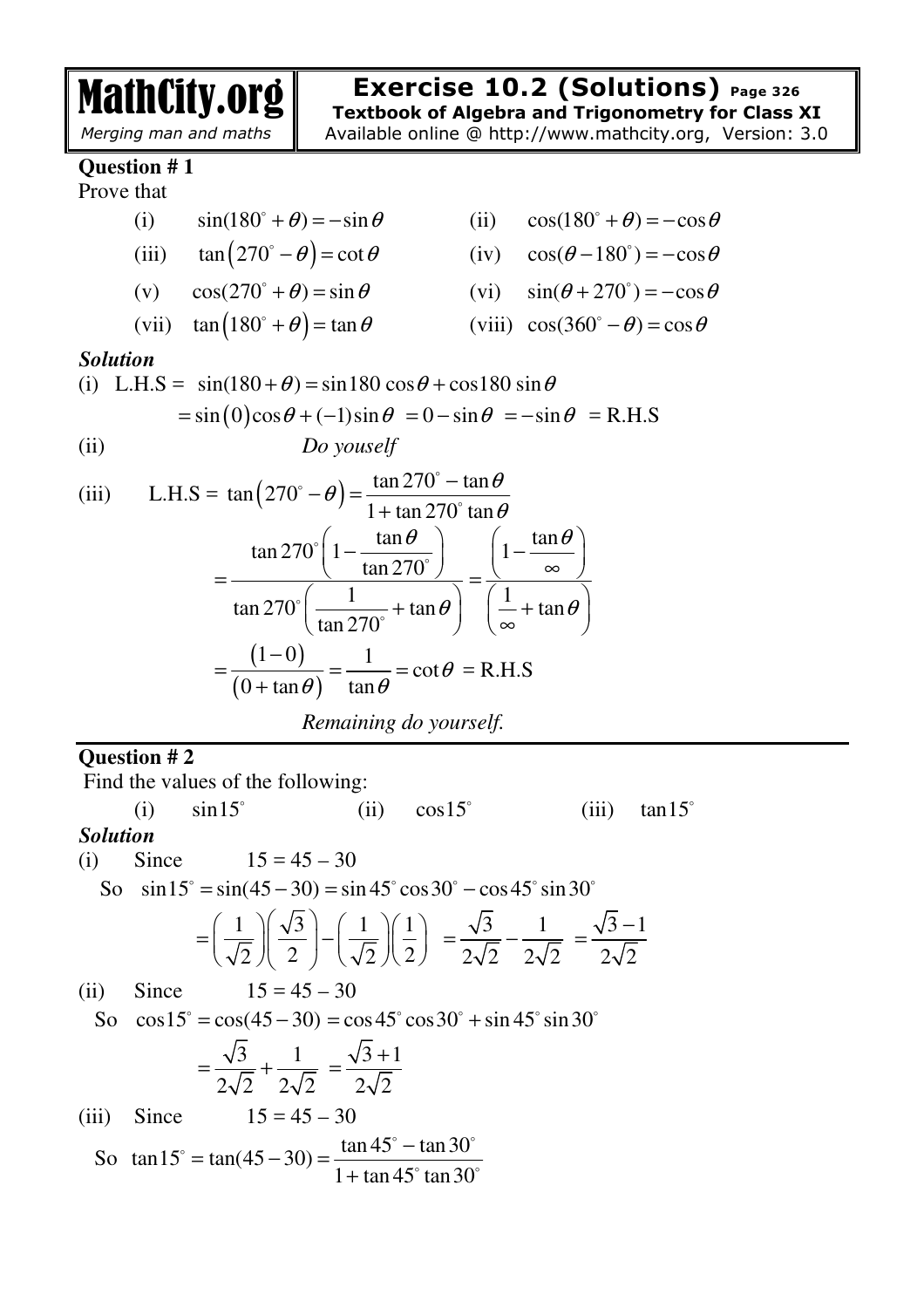$$
=\frac{1-\frac{1}{\sqrt{3}}}{1+(1)(\frac{1}{\sqrt{3}})}=\frac{1-\frac{1}{\sqrt{3}}}{1+\frac{1}{\sqrt{3}}}=\frac{\frac{\sqrt{3}-1}{\sqrt{3}}}{\frac{\sqrt{3}+1}{\sqrt{3}}}=\frac{\sqrt{3}-1}{\sqrt{3}+1}.
$$

For (iv), (v) and (vi), we have hint:

*Hint:* Use  $105 = 60 + 45$  in these questions

## **Question # 3**

Prove that:

(i) 
$$
\sin(45^\circ + \alpha) = \frac{1}{\sqrt{2}} (\sin \alpha + \cos \alpha)
$$
 (ii)  $\cos(45^\circ + \alpha) = \frac{1}{\sqrt{2}} (\cos \alpha - \sin \alpha)$ 

## *Solution*

(i) L.H.S = 
$$
sin(45 + \alpha)
$$
  
\n
$$
= sin 45^\circ cos \alpha + cos 45^\circ sin \alpha = \left(\frac{1}{\sqrt{2}}cos \alpha + \frac{1}{\sqrt{2}}sin \alpha\right)
$$
\n
$$
= \frac{1}{\sqrt{2}}(cos \alpha + sin \alpha) = \frac{1}{\sqrt{2}}(sin \alpha + cos \alpha) = R.H.S
$$
\n(ii) *Do yourself as above*

#### **Question # 4**

Prove that:

(i) 
$$
\tan(45 + A) \tan(45 - A) = 1
$$
  
\n(ii)  $\tan\left(\frac{\pi}{4} - \theta\right) + \tan\left(\frac{3\pi}{4} + \theta\right) = 0$   
\n(iii)  $\sin\left(\theta + \frac{\pi}{6}\right) + \cos\left(\theta + \frac{\pi}{3}\right) = \cos\theta$   
\n(iv)  $\frac{\sin\theta - \cos\theta \tan\frac{\theta}{2}}{\cos\theta + \sin\theta \tan\frac{\theta}{2}} = \tan\frac{\theta}{2}$   
\n(v)  $\frac{1 - \tan\theta \tan\varphi}{1 + \tan\theta \tan\varphi} = \frac{\cos(\theta + \varphi)}{\cos(\theta - \varphi)}$ 

## *Solution*

(i) L.H.S = 
$$
\tan(45 + A) \tan(45 - A)
$$
  
\n
$$
= \left(\frac{\tan 45^\circ + \tan A}{1 - \tan 45^\circ \tan A}\right) \left(\frac{\tan 45^\circ - \tan A}{1 + \tan 45^\circ \tan A}\right)
$$
\n
$$
= \left(\frac{1 + \tan A}{1 - (1) \tan A}\right) \left(\frac{1 - \tan A}{1 + (1) \tan A}\right) = \left(\frac{1 + \tan A}{1 - \tan A}\right) \left(\frac{1 - \tan A}{1 + \tan A}\right) = 1 = R.H.S
$$
\n(ii) L.H.S =  $\tan\left(\frac{\pi}{4} - \theta\right) + \tan\left(\frac{3\pi}{4} + \theta\right)$   
\n
$$
= \left(\frac{\tan\frac{\pi}{4} - \tan\theta}{1 + \tan\frac{\pi}{4} \tan\theta}\right) + \left(\frac{\tan\frac{3\pi}{4} + \tan\theta}{1 - \tan\frac{3\pi}{4} \tan\theta}\right)
$$

*http://www.mathcity.org*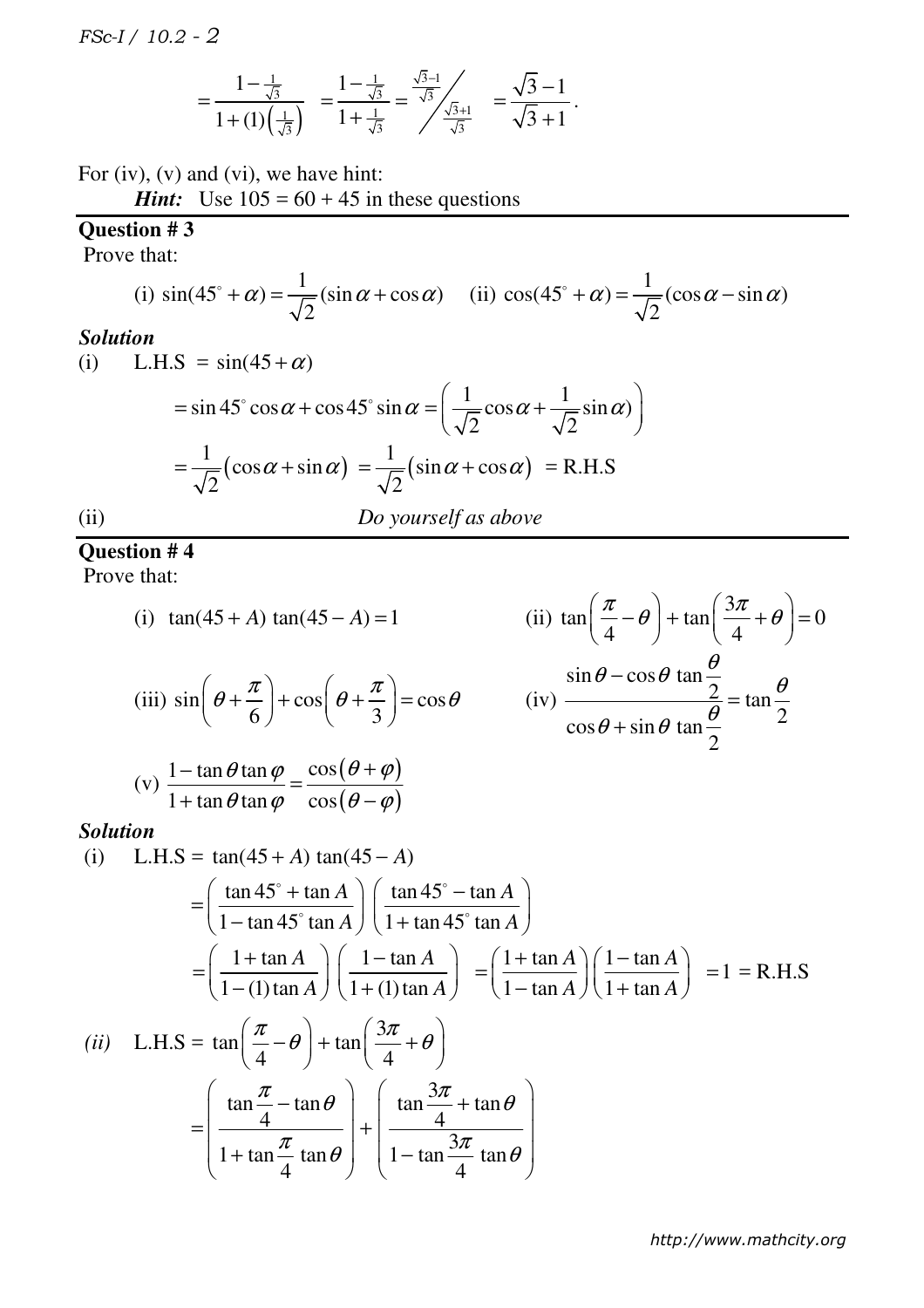$$
= \left(\frac{1-\tan\theta}{1+(1)\tan\theta}\right) + \left(\frac{-1+\tan\theta}{1-(-1)\tan\theta}\right)
$$
  
\n
$$
= \left(\frac{1-\tan\theta}{1+\tan\theta}\right) + \left(\frac{-1+\tan\theta}{1+\tan\theta}\right)
$$
  
\n
$$
= \frac{1-\tan\theta-1+\tan\theta}{1+\tan\theta} = \frac{0}{1+\tan\theta} = 0 = \text{R.H.S}
$$
  
\n(iii) L.H.S =  $\sin\left(\theta + \frac{\pi}{6}\right) + \cos\left(\theta + \frac{\pi}{3}\right)$   
\n
$$
= \left(\sin\theta\cos\frac{\pi}{6} + \cos\theta\sin\frac{\pi}{6}\right) + \left(\cos\theta\cos\frac{\pi}{3} - \sin\theta\sin\frac{\pi}{3}\right)
$$
  
\n
$$
= \left(\sin\theta\frac{\sqrt{3}}{2} + \cos\theta\frac{1}{2}\right) + \left(\cos\theta\frac{1}{2} - \sin\theta\frac{\sqrt{3}}{2}\right)
$$
  
\n
$$
= \frac{\sqrt{3}}{2}\sin\theta + \frac{1}{2}\cos\theta + \frac{1}{2}\cos\theta - \frac{\sqrt{3}}{2}\sin\theta = \cos\theta = \text{R.H.S.}
$$
  
\n(iv) L.H.S =  $\frac{\sin\theta - \cos\theta \tan\frac{\theta}{2}}{\cos\theta + \sin\theta \tan\frac{\theta}{2}}$   
\n
$$
= \frac{\sin\theta - \cos\theta \frac{\sin\frac{\theta}{2}}{\cos\frac{\theta}{2}}}{\cos\theta + \sin\theta \tan\frac{\theta}{2}}
$$
  
\n
$$
= \frac{\sin\theta \cos\frac{\theta}{2} - \cos\theta \sin\frac{\theta}{2}}{\cos\frac{\theta}{2}} = \frac{\cos\theta \cos\frac{\theta}{2} + \sin\theta \sin\frac{\theta}{2}}{\cos\frac{\theta}{2}}
$$
  
\n
$$
= \frac{\sin\theta \cos\frac{\theta}{2} - \cos\theta \sin\frac{\theta}{2}}{\cos\theta \cos\frac{\theta}{2} + \sin\theta \sin\frac{\theta}{2}} = \frac{\sin\left(\theta - \frac{\theta}{2}\right)}{\cos\left(\theta - \frac{\theta}{2}\right)} = \frac{\sin\left(\frac{\theta}{2}\right)}{\cos\left(\frac{\theta}{2}\right)} = \tan
$$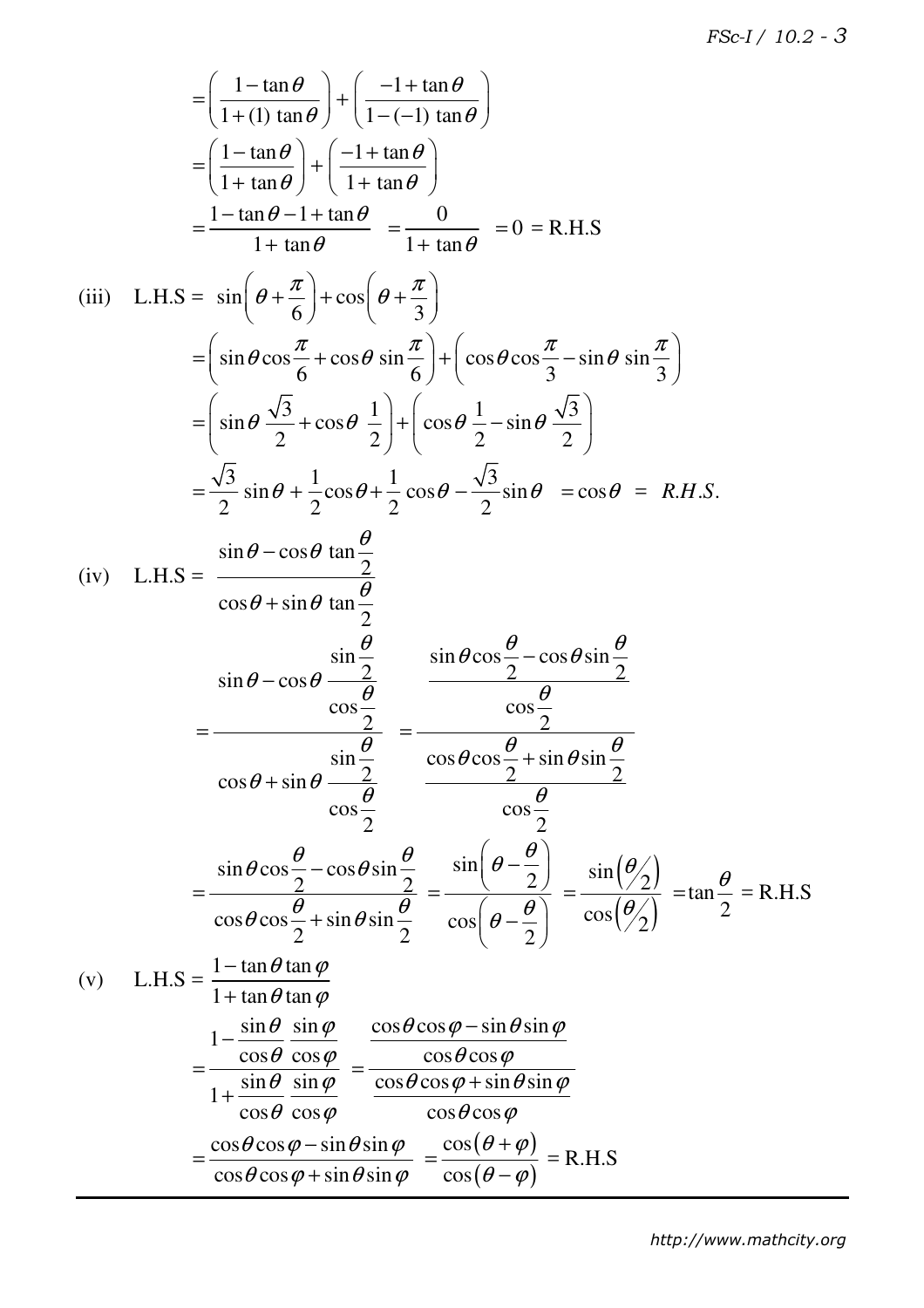## **Question # 5**

Show that:  $\cos(\alpha + \beta) \cos(\alpha - \beta) = \cos^2 \alpha - \sin^2 \beta = \cos^2 \beta - \sin^2 \alpha$ *Solution*  L.H.S =  $\cos(\alpha + \beta) \cos(\alpha - \beta)$  $= (\cos \alpha \cos \beta - \sin \alpha \sin \beta)(\cos \alpha \cos \beta + \sin \alpha \sin \beta)$  $=\left(\left(\cos\alpha\cos\beta\right)^{2} - \left(\sin\alpha\sin\beta\right)^{2}\right) = \cos^{2}\alpha\cos^{2}\beta - \sin^{2}\alpha\sin^{2}\beta$  $=\cos^2 \alpha (1-\sin^2 \beta)-(1-\cos^2 \alpha)\sin^2 \beta$  $= cos^2 \alpha - cos^2 \alpha sin^2 \beta - sin^2 \beta + cos^2 \alpha sin^2 \beta$ 2 2 = − cos sin <sup>α</sup> β …………….. (*i*)  $= (1 - \sin^2 \alpha) - (1 - \cos^2 \beta)$  $= 1 - \sin^2 \alpha - 1 + \cos^2 \beta$ 2 2 = − cos sin β <sup>α</sup> …………….. (*ii*) **Question # 6** *Do yourself as above Hint: Just open the formulas*

## **Question # 7**

Show that

(i) 
$$
\cot(\alpha + \beta) = \frac{\cot \alpha \cot \beta - 1}{\cot \alpha + \cot \beta}
$$
 (ii)  $\cot(\alpha - \beta) = \frac{\cot \alpha \cot \beta + 1}{\cot \beta - \cot \alpha}$   
(iii)  $\frac{\tan \alpha + \tan \beta}{\tan \alpha - \tan \beta} = \frac{\sin(\alpha + \beta)}{\sin(\alpha - \beta)}$ 

*Solution* 

(i) L.H.S = 
$$
\cot(\alpha + \beta) = \frac{1}{\tan(\alpha + \beta)} = \frac{1}{\tan \alpha + \tan \beta}
$$
  
\n
$$
= \frac{1 - \tan \alpha \tan \beta}{\tan \alpha + \tan \beta} = \frac{\tan \alpha \tan \beta \left(\frac{1}{\tan \alpha \tan \beta} - 1\right)}{\tan \alpha \tan \beta \left(\frac{1}{\tan \beta} + \frac{1}{\tan \alpha}\right)}
$$
\n
$$
= \frac{\cot \alpha \cot \beta - 1}{\cot \beta + \cot \alpha} = \frac{\cot \alpha \cot \beta - 1}{\cot \alpha + \cot \beta} = \text{R.H.S}
$$

 $(11)$ 

*Do yourself as above* 

$$
(iii)
$$

L.H.S = 
$$
\frac{\tan \alpha + \tan \beta}{\tan \alpha - \tan \beta} = \frac{\frac{\sin \alpha}{\cos \alpha} + \frac{\sin \beta}{\cos \beta}}{\frac{\sin \alpha}{\cos \alpha} - \frac{\sin \beta}{\cos \beta}} = \frac{\frac{\sin \alpha \cos \beta + \cos \alpha \sin \beta}{\cos \alpha \cos \beta}}{\frac{\sin \alpha \cos \beta - \cos \alpha \sin \beta}{\cos \alpha \cos \beta}}
$$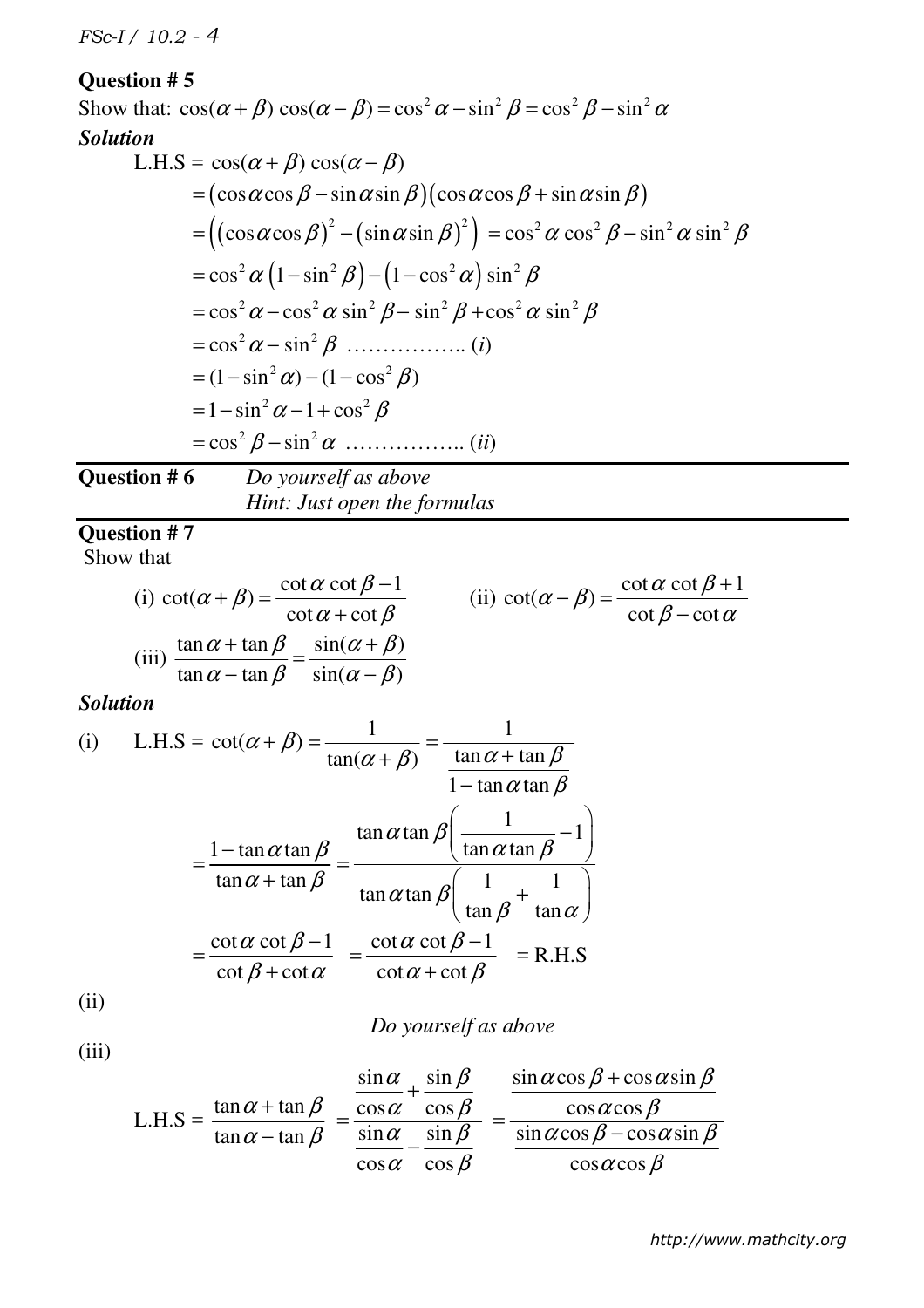$$
= \frac{\sin \alpha \cos \beta + \cos \alpha \sin \beta}{\sin \alpha \cos \beta - \cos \alpha \sin \beta} = \frac{\sin(\alpha + \beta)}{\sin(\alpha - \beta)} = \text{R.H.S}
$$

## **Question # 8**

If 
$$
\sin \alpha = \frac{4}{5}
$$
 and  $\cos \alpha = \frac{40}{41}$  where  $0 < \alpha < \frac{\pi}{2}$  and  $0 < \beta < \frac{\pi}{2}$ .

Show that  $\sin(\alpha - \beta) = \frac{133}{205}$ 205  $\alpha - \beta$ ) =

#### *Solution*

Since 
$$
\sin \alpha = \frac{4}{5}
$$
  $\therefore$   $0 < \alpha < \frac{\pi}{2}$   
\n $\cos \alpha = \frac{40}{41}$   $\therefore$   $0 < \beta < \frac{\pi}{2}$ 

Now

$$
\cos^2 \alpha = 1 - \sin^2 \alpha
$$
  
\n
$$
\Rightarrow \cos \alpha = \pm \sqrt{1 - \sin^2 \alpha}
$$

Since terminal ray of  $\alpha$  is in the first quadrant so value of cos is +ive

$$
\cos \alpha = \sqrt{1 - \sin^2 \alpha}
$$
  
\n
$$
\Rightarrow \cos \alpha = \sqrt{1 - \left(\frac{4}{5}\right)^2} = \sqrt{1 - \frac{16}{25}} = \sqrt{\frac{9}{25}} \Rightarrow \cos \alpha = \frac{3}{5}
$$

Also

$$
\sin^2 \beta = 1 - \cos^2 \beta \implies \sin \beta = \pm \sqrt{1 - \cos^2 \beta}
$$

Since terminal ray of  $\beta$  is in the first quadrant so value of sin is +ive

$$
\sin \beta = \sqrt{1 - \cos^2 \beta}
$$
  
\n
$$
\Rightarrow \sin \beta = \sqrt{1 - \left(\frac{40}{41}\right)^2} = \sqrt{1 - \frac{1600}{1681}} = \sqrt{\frac{81}{1681}} \qquad \Rightarrow \boxed{\sin \beta = \frac{9}{41}}
$$

Now

$$
\sin(\alpha - \beta) = \sin \alpha \cos \beta - \cos \alpha \sin \beta
$$

$$
= \left(\frac{4}{5}\right) \left(\frac{40}{41}\right) - \left(\frac{3}{5}\right) \left(\frac{9}{41}\right) = \frac{160}{205} - \frac{27}{205} = \frac{133}{205}
$$
  
i.e.  $\sin(\alpha - \beta) = \frac{133}{205}$  Proved

**Question # 9** 

If 
$$
\sin \alpha = \frac{4}{5}
$$
 and  $\sin \beta = \frac{12}{13}$  where  $\frac{\pi}{2} < \alpha < \pi$  and  $\frac{\pi}{2} < \beta < \pi$ . Find  
\n(i)  $\sin(\alpha + \beta)$  (ii)  $\cos(\alpha + \beta)$  (iii)  $\tan(\alpha + \beta)$   
\n(iv)  $\sin(\alpha - \beta)$  (v)  $\cos(\alpha - \beta)$  (vi)  $\tan(\alpha - \beta)$ 

In which quadrant do the terminal sides of the angles of measures  $(\alpha + \beta)$  and  $(\alpha - \beta)$ lie?

*Solution*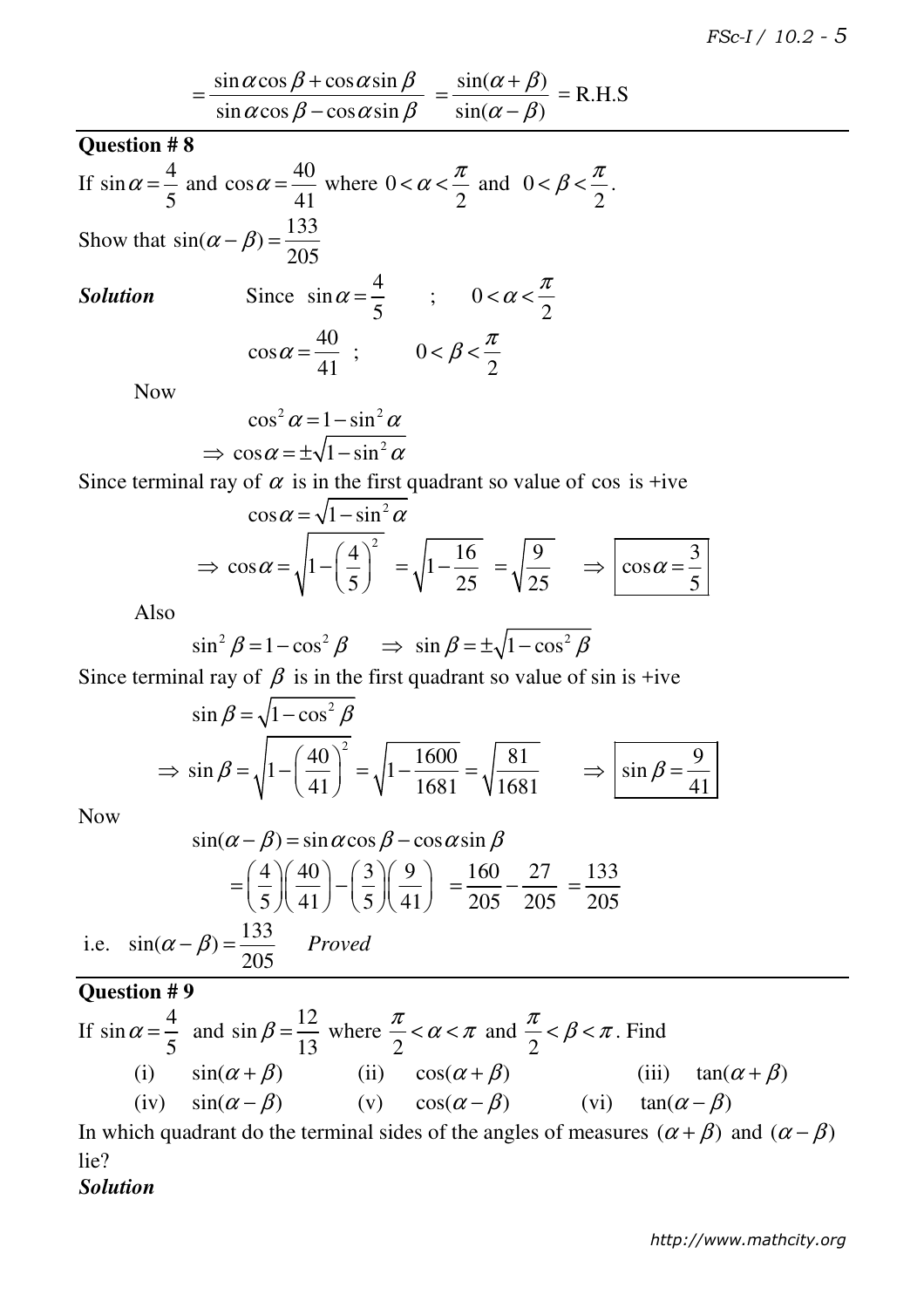Since 
$$
\sin \alpha = \frac{4}{5}
$$
;  $\frac{\pi}{2} < \alpha < \pi$   
\n $\sin \beta = \frac{12}{13}$ ;  $\frac{\pi}{2} < \beta < \pi$ 

Since  $\cos^2 \alpha = 1 - \sin^2 \alpha \implies \cos \alpha = \pm \sqrt{1 - \sin^2 \alpha}$ 

As terminal ray of  $\alpha$  lies in the IInd quadrant so value of cos is –ive

$$
\cos \alpha = -\sqrt{1 - \sin^2 \alpha}
$$
  
\n
$$
\Rightarrow \cos \alpha = -\sqrt{1 - \left(\frac{4}{5}\right)^2} = -\sqrt{1 - \frac{16}{25}} = -\sqrt{\frac{9}{25}} \Rightarrow \cos \alpha = -\frac{3}{5}
$$

Now

$$
\cos^2 \beta = 1 - \sin^2 \beta
$$
  
\n
$$
\Rightarrow \cos \beta = \pm \sqrt{1 - \sin^2 \beta}
$$

As terminal ray of  $\beta$  lies in the IInd quadrant so value of cos is –ive

$$
\cos \beta = -\sqrt{1 - \sin^2 \beta}
$$
  
\n
$$
\Rightarrow \cos \beta = -\sqrt{1 - \left(\frac{12}{13}\right)^2} = -\sqrt{1 - \frac{144}{169}} = -\sqrt{\frac{25}{169}} \Rightarrow \cos \beta = -\frac{5}{13}
$$
  
\n(i)  $\sin(\alpha + \beta) = \sin \alpha \cos \beta + \cos \alpha \sin \beta$ 

$$
= \left(\frac{4}{5}\right)\left(-\frac{5}{13}\right) + \left(-\frac{3}{5}\right)\left(\frac{12}{13}\right) = -\frac{20}{65} - \frac{36}{65} = -\frac{56}{65}
$$

(ii) 
$$
\cos(\alpha + \beta) = \cos\alpha \cos\beta - \sin\alpha \sin\beta
$$

$$
= \left(-\frac{3}{5}\right)\left(-\frac{5}{13}\right) - \left(\frac{4}{5}\right)\left(\frac{12}{13}\right) = \frac{15}{65} - \frac{48}{65} = -\frac{33}{65}
$$

(iii) 
$$
\tan(\alpha + \beta) = \frac{\sin(\alpha + \beta)}{\cos(\alpha + \beta)} = \frac{-56}{-33} = \frac{56}{33}
$$

(iv), (v) & (vi) *Do yourself as above* 

Since  $sin(\alpha + \beta)$  is –ive so terminal are of  $\alpha + \beta$  is in IIIrd or IVth quadrant and  $cos(\alpha + \beta)$  is –ive so terminal are of  $\alpha + \beta$  is in IInd or IIIrd quadrant therefore terminal ray of  $\alpha + \beta$  lies in the IIIrd quadrant.

Similarly after solving (*iv*), (*v*) & (*vi*) find quadrant for  $\alpha - \beta$  yourself.

# **Question # 10**

Find  $sin(\alpha + \beta)$  and  $cos(\alpha + \beta)$ , given that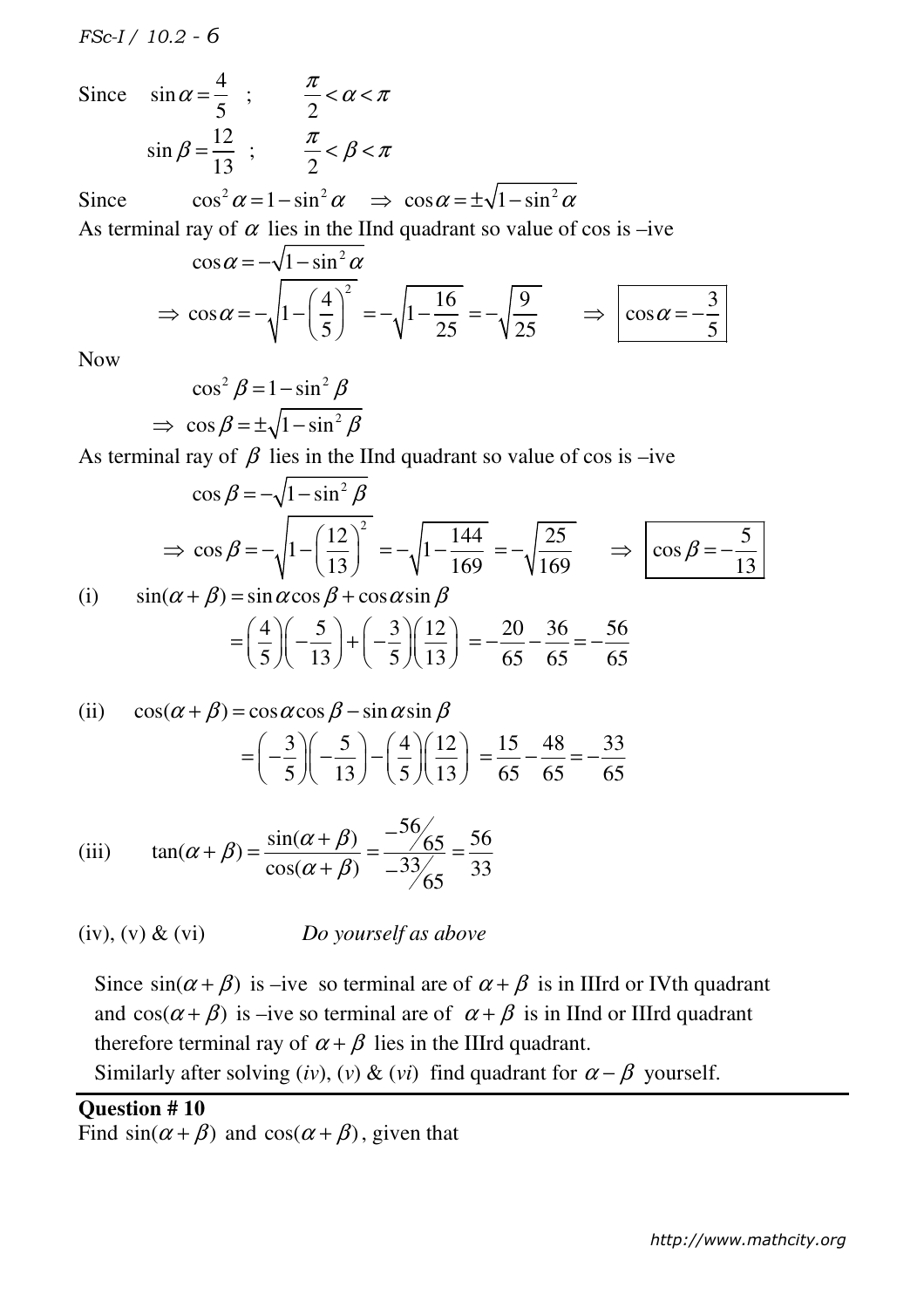(i)  $\tan \alpha = \frac{3}{4}$ 4  $\alpha = \frac{3}{4}$ , 5 sin 13  $\beta = \frac{6}{10}$  and neither the terminal side of the angle of measure  $\alpha$  nor that of  $\beta$  is in the I quadrant.

(ii)  $\tan \alpha = -\frac{15}{9}$ 8  $\alpha = -\frac{15}{\alpha},$ 7 sin 25  $\beta = -\frac{1}{2\pi}$  and neither the terminal side of the angle of measure  $\alpha$ nor that of  $\beta$  is in the IV quadrant.

# *Solution*

(i) Since  $\tan \alpha = \frac{3}{4}$ 4  $\alpha =$ 

As tan $\alpha$  is +ive and terminal arm of  $\alpha$  in not in the Ist quad. Therefor it lies in IIIrd quad.

Now

$$
\sec^2 \alpha = 1 + \tan^2 \alpha
$$
  
\n
$$
\Rightarrow \sec \alpha = \pm \sqrt{1 + \tan^2 \alpha}
$$

Since terminal arm of  $\alpha$  is in the IIIrd quad., therefor value of sec is –ive

$$
\sec \alpha = -\sqrt{1 + \tan^2 \alpha}
$$
  
\n
$$
\Rightarrow \sec \alpha = -\sqrt{1 + \left(\frac{3}{4}\right)^2} = -\sqrt{1 + \frac{9}{16}} = -\sqrt{\frac{25}{16}} \Rightarrow \sec x = -\frac{5}{4}
$$
  
\nNow  $\cos \alpha = \frac{1}{\sec \alpha} = \frac{1}{-5/4} \Rightarrow \cos \alpha = -\frac{4}{5}$ 

4 Now  $\frac{\sin \alpha}{\alpha} = \tan \alpha$ cos α α  $\frac{\alpha}{\alpha}$  = tan  $\alpha$   $\Rightarrow$  sin  $\alpha$  = tan  $\alpha$  cos  $\alpha$ 

$$
\Rightarrow \sin \alpha = \left(\frac{3}{4}\right)\left(-\frac{4}{5}\right) \Rightarrow \left|\sin \alpha = -\frac{3}{5}\right|
$$

Since  $\cos \beta = \frac{5}{16}$ 13  $\beta$  =

As  $\cos \beta$  is +ive and terminal arm of  $\beta$  is not in the Ist quad., therefore it lies in IVth quad.

Now 
$$
\sin^2 \beta = 1 - \cos^2 \beta
$$
  
\n $\Rightarrow \sin \beta = \pm \sqrt{1 - \cos^2 \beta}$ 

Since terminal ray of  $\beta$  is in the fourth quadrant so value of sin is –ive

$$
\sin \beta = -\sqrt{1 - \cos^2 \beta}
$$
  
\n
$$
\Rightarrow \sin \beta = -\sqrt{1 - \left(\frac{5}{13}\right)^2} = -\sqrt{1 - \frac{25}{169}} = -\sqrt{\frac{144}{169}} \Rightarrow \sin \beta = -\frac{12}{13}
$$

Now  $\sin(\alpha + \beta) = \sin \alpha \cos \beta + \cos \alpha \sin \beta$ 

$$
= \left(-\frac{3}{5}\right)\left(\frac{5}{13}\right) + \left(-\frac{4}{5}\right)\left(-\frac{12}{13}\right) = -\frac{3}{13} + \frac{48}{65} \implies \boxed{\sin(\alpha + \beta) = \frac{33}{65}}
$$

*http://www.mathcity.org*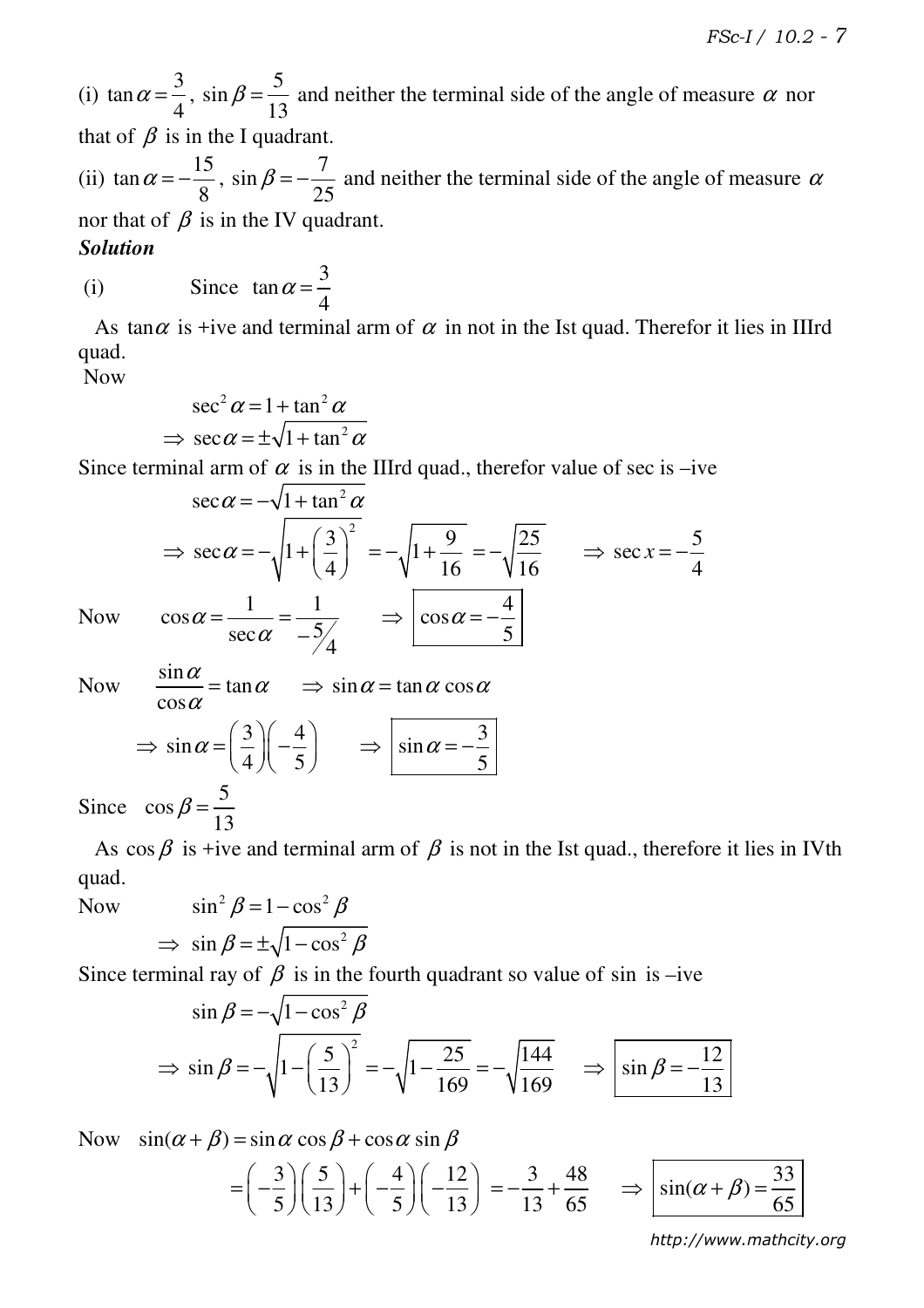And 
$$
\cos(\alpha + \beta) = \cos \alpha \cos \beta - \sin \alpha \sin \beta
$$
  
\n
$$
= \left(-\frac{4}{5}\right) \left(\frac{5}{13}\right) - \left(-\frac{3}{5}\right) \left(-\frac{12}{13}\right) = -\frac{4}{13} - \frac{36}{65} \implies \cos(\alpha + \beta) = -\frac{56}{65}
$$
  
\n(ii)

# **Question # 11**

Prove that:  $\frac{\cos 8^\circ - \sin 8^\circ}{\cos 6^\circ - \cos 6^\circ} = \tan 37$  $\cos 8^\circ + \sin 8$ − = +  $\circ$   $\cdot$   $\cdot$   $\circ$   $\circ$  $\circ$  $\overline{\circ}$   $\overline{\bullet}$   $\overline{\bullet}$   $\overline{\bullet}$ *Solution*   $R.H.S = \tan 37^\circ = \tan(45 - 8)$  $\therefore$  37 = 45 − 8  $\tan 45^\circ - \tan 8$  $1 + \tan 45^\circ \tan 8$ − = +  $\circ$   $\qquad \qquad \bullet$   $\qquad \bullet$  $\frac{u \ln 6}{2400}$  $1 - \tan 8$  $1 + (1) \tan 8$ − = +  $\circ$  $\overline{\phantom{0}}\phantom{0}$  $1-\frac{\sin 8}{\cos 6}$ cos8  $1+\frac{\sin 8}{\cos 6}$ cos8 − = +  $\circ$  $\overline{\phantom{0}}$  $\overline{\phantom{0}}\phantom{0}$  $\overline{\phantom{0}}\phantom{0}$  $\cos 8^\circ - \sin 8$ cos8  $\cos 8^\circ + \sin 8$ cos8 − = +  $\circ$   $\cdot$   $\cdot$   $\circ$  $\overline{\phantom{0}}$  $\overline{\cdot \cdot \cdot \cdot}$  $\overline{\phantom{0}}$  $\cos 8^\circ - \sin 8$  $\cos 8^\circ + \sin 8$ − = +  $\circ$   $\cdot$   $\cdot$   $\circ$   $\circ$  $\frac{\sin \theta}{\sin \theta}$  = L.H.S

### **Question # 12**

If  $\alpha, \beta, \gamma$  are the angles of a tringle *ABC*, show that

$$
\cot\frac{\beta}{2} + \cot\frac{\alpha}{2} + \cot\frac{\gamma}{2} = \cot\frac{\alpha}{2}\cot\frac{\beta}{2}\cot\frac{\gamma}{2}
$$

#### *Solution*

Since  $\alpha, \beta$  and  $\gamma$  are angles of triangle therefore

$$
\alpha + \beta + \gamma = 180 \implies \alpha + \beta = 180 - \gamma
$$
  
\n
$$
\Rightarrow \frac{\alpha + \beta}{2} = \frac{180 - \gamma}{2} \implies \frac{\alpha}{2} + \frac{\beta}{2} = 90 - \frac{\gamma}{2}
$$
  
\nNow  $\tan\left(\frac{\alpha}{2} + \frac{\beta}{2}\right) = \tan\left(90 - \frac{\gamma}{2}\right)$   
\n
$$
\Rightarrow \frac{\tan\frac{\alpha}{2} + \tan\frac{\beta}{2}}{1 - \tan\frac{\alpha}{2}\tan\frac{\beta}{2}} = \cot\frac{\gamma}{2} \implies \tan\left(90 - \frac{\gamma}{2}\right) = \cot\frac{\gamma}{2}
$$
  
\n
$$
\Rightarrow \frac{\tan\frac{\alpha}{2}\tan\frac{\beta}{2}\left(\frac{1}{\tan\frac{\beta}{2}} + \frac{1}{\tan\frac{\alpha}{2}}\right)}{\tan\frac{\alpha}{2}\tan\frac{\beta}{2}\left(\frac{1}{\tan\frac{\alpha}{2}\tan\frac{\beta}{2}} - 1\right)} = \cot\frac{\gamma}{2} \implies \frac{\cot\frac{\beta}{2} + \cot\frac{\alpha}{2}}{\cot\frac{\alpha}{2}\cot\frac{\beta}{2} - 1} = \cot\frac{\gamma}{2}
$$
  
\n
$$
\Rightarrow \cot\frac{\beta}{2} + \cot\frac{\alpha}{2} = \cot\frac{\gamma}{2}\left(\cot\frac{\alpha}{2}\cot\frac{\beta}{2} - 1\right)
$$

*http://www.mathcity.org*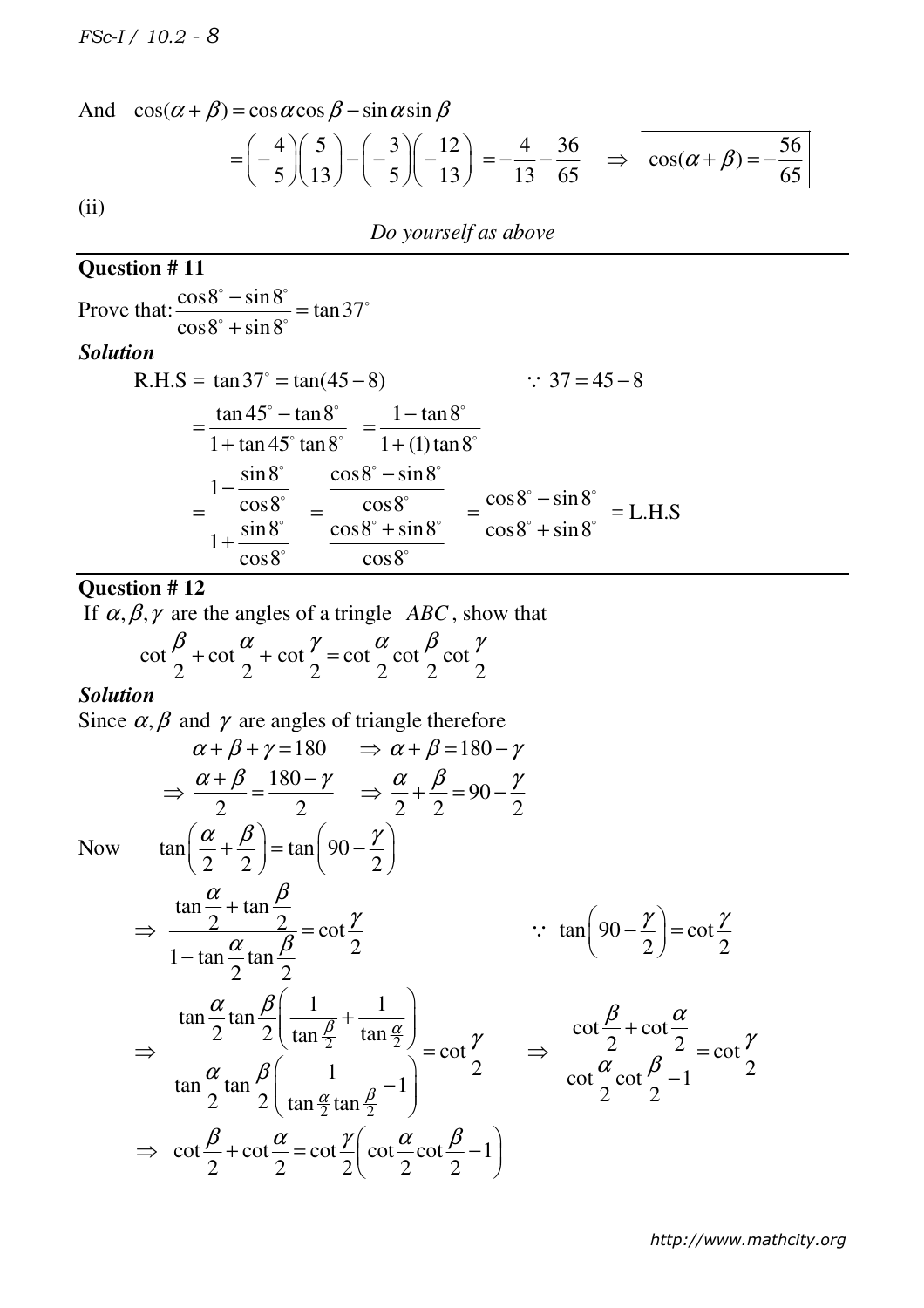$$
\Rightarrow \cot \frac{\beta}{2} + \cot \frac{\alpha}{2} = \cot \frac{\alpha}{2} \cot \frac{\beta}{2} \cot \frac{\gamma}{2} - \cot \frac{\gamma}{2}
$$
  

$$
\Rightarrow \cot \frac{\beta}{2} + \cot \frac{\alpha}{2} + \cot \frac{\gamma}{2} = \cot \frac{\alpha}{2} \cot \frac{\beta}{2} \cot \frac{\gamma}{2}
$$

#### **Question # 13**

If  $\alpha + \beta + \gamma = 180^{\circ}$ , show that cot  $\alpha$  cot  $\beta$  + cot  $\beta$  cot  $\gamma$  + cot  $\gamma$  cot  $\alpha$  = 1 *Solution*  Since  $\alpha$ ,  $\beta$  and  $\gamma$  are angles of triangle therefore  $\alpha + \beta + \gamma = 180 \implies \alpha + \beta = 180 - \gamma$ Now  $\tan (\alpha + \beta) = \tan (180 - \gamma)$ 

$$
\Rightarrow \frac{\tan \alpha + \tan \beta}{1 - \tan \alpha \tan \beta} = \tan (2(90) - \gamma)
$$
  
\n
$$
\Rightarrow \frac{\tan \alpha + \tan \beta}{1 - \tan \alpha \tan \beta} = -\tan \gamma
$$
  
\n
$$
\Rightarrow \tan \alpha + \tan \beta = -\tan \gamma (1 - \tan \alpha \tan \beta)
$$
  
\n
$$
\Rightarrow \tan \alpha + \tan \beta = -\tan \gamma + \tan \alpha \tan \beta \tan \gamma
$$
  
\n
$$
\Rightarrow \tan \alpha + \tan \beta + \tan \gamma = \tan \alpha \tan \beta \tan \gamma
$$

Dividing through out by  $\tan \alpha \tan \beta \tan \gamma$ 

| $\tan \alpha$                                                                                     | $\tan \beta$                                                                                      | $\tan \gamma$                                                                                                                                       | $\tan \alpha \tan \beta \tan \gamma$ |  |  |  |  |
|---------------------------------------------------------------------------------------------------|---------------------------------------------------------------------------------------------------|-----------------------------------------------------------------------------------------------------------------------------------------------------|--------------------------------------|--|--|--|--|
|                                                                                                   |                                                                                                   | $\tan \alpha \tan \beta \tan \gamma$ $\tan \alpha \tan \beta \tan \gamma$ $\tan \alpha \tan \beta \tan \gamma$ $\tan \alpha \tan \beta \tan \gamma$ |                                      |  |  |  |  |
| $\Rightarrow$ cot $\beta$ cot $\gamma$ + cot $\alpha$ cot $\gamma$ + cot $\alpha$ cot $\beta$ = 1 |                                                                                                   |                                                                                                                                                     |                                      |  |  |  |  |
|                                                                                                   | $\Rightarrow$ cot $\alpha$ cot $\beta$ + cot $\beta$ cot $\gamma$ + cot $\gamma$ cot $\alpha$ = 1 |                                                                                                                                                     |                                      |  |  |  |  |

#### **Question # 14**

Express the following in the form  $r\sin(\theta + \phi)$  or  $r\sin(\theta - \phi)$ , where terminal sides of the angles of measure  $\theta$  and  $\phi$  are in the first quadrant:

| (i) $12\sin\theta + 5\cos\theta$ (ii) $3\sin\theta - 4\cos\theta$ (iii) $\sin\theta - \cos\theta$ |  |  |
|---------------------------------------------------------------------------------------------------|--|--|
| (iv) $5\sin\theta - 4\cos\theta$ (v) $\sin\theta + \cos\theta$                                    |  |  |

#### *Solution*

(i)  $12\sin\theta + 5\cos\theta$ Let  $12 = r \cos \varphi$  and  $5 = r \sin \varphi$ Squaring and adding  $(12)^{2} + (5)^{2} = r^{2} \cos^{2} \varphi + r^{2} \sin^{2} \varphi$  $\Rightarrow$  144 + 25 =  $r^2(\cos^2 \varphi + \sin^2 \varphi)$  $\Rightarrow 169 = r^2(1)$  $\Rightarrow$   $r = \sqrt{169} = 13$ 5  $\sqrt{rsin}$  $12$   $rcos$ *r r*  $\varphi$  $\varphi$ = 5 tan 12  $=$  tan  $\varphi$  $tan^{-1}\frac{5}{16}$ 12  $\Rightarrow$   $\varphi = \tan^{-1}$ 

Now

 $12\sin\theta + 5\cos\theta = r\cos\varphi\sin\theta + r\sin\varphi\cos\theta$  $r(\cos\varphi\sin\theta + \sin\varphi\cos\theta)$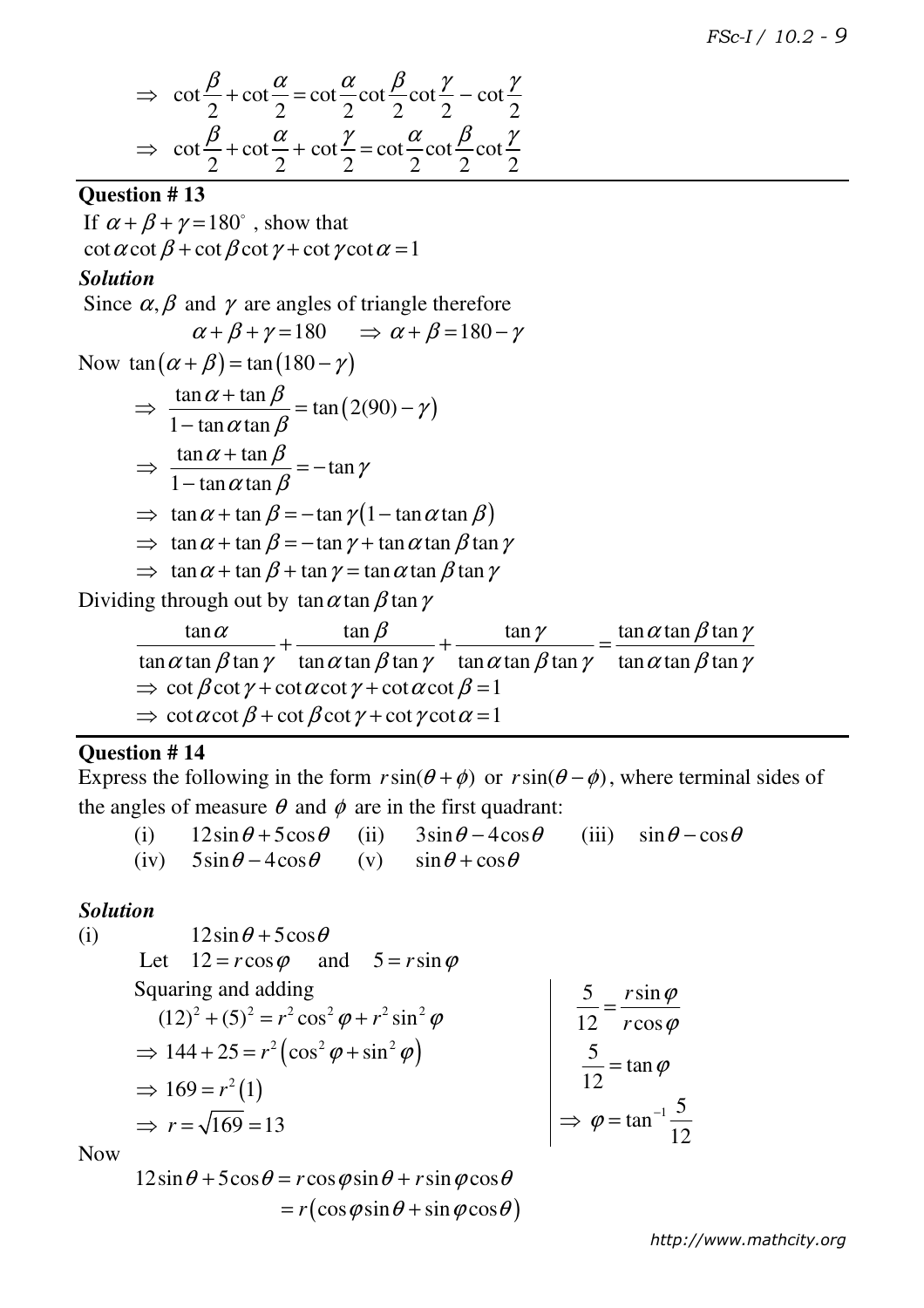$$
= r \sin(\theta + \varphi)
$$

$$
= r \sin(\theta + \varphi) \qquad \qquad \text{where } r = 13 \text{ and } \varphi = \tan^{-1} \frac{5}{12}
$$

(ii) 
$$
3\sin\theta - 4\cos\theta
$$
  
\nLet  $3 = r\cos\varphi$  and  $-4 = r\sin\varphi$   
\nSquaring and adding  
\n $(3)^2 + (-4)^2 = r^2\cos^2\varphi + r^2\sin^2\varphi$   
\n $\Rightarrow 9 + 16 = r^2(\cos^2\varphi + \sin^2\varphi)$   
\n $\Rightarrow 25 = r^2(1)$   
\n $\Rightarrow r = \sqrt{25} = 5$   
\n $\Rightarrow \varphi = \tan^{-1}\left(-\frac{4}{3}\right)$ 

 $3\sin\theta - 4\cos\theta = r\cos\varphi\sin\theta + r\sin\varphi\cos\theta$  $= r(\cos\varphi\sin\theta + \sin\varphi\cos\theta)$ 

$$
= r \sin(\theta + \varphi)
$$

$$
= r \sin(\theta + \varphi) \qquad \text{where } r = 5 \text{ and } \varphi = \tan^{-1}\left(-\frac{4}{3}\right)
$$

(iii)  $\sin \theta - \cos \theta$ Let  $1 = r \cos \varphi$  and  $-1 = r \sin \varphi$ Squaring and adding  $(1)^{2} + (-1)^{2} = r^{2} \cos^{2} \varphi + r^{2} \sin^{2} \varphi$  $\Rightarrow$  1+1= $r^2(\cos^2 \varphi + \sin^2 \varphi)$  $\Rightarrow$  2 =  $r^2$ (1)  $\Rightarrow$   $r = \sqrt{2}$ 1  $r \sin$  $1$   $r \cos$ *r r*  $\varphi$  $\varphi$ − =  $-1 = \tan \varphi$  $\Rightarrow$   $\varphi = \tan^{-1}(-1)$ 

Now

$$
\sin \theta - \cos \theta = r \cos \varphi \sin \theta + r \sin \varphi \cos \theta
$$
  
=  $r(\cos \varphi \sin \theta + \sin \varphi \cos \theta)$   
=  $r \sin (\theta + \varphi)$  where  $r = \sqrt{2}$  and  $\varphi = \tan^{-1}(-1)$ 

(iv) 
$$
5\sin\theta - 4\cos\theta
$$
  
\nLet  $5 = r\cos\varphi$  and  $-4 = r\sin\varphi$   
\nSquaring and adding  
\n $(5)^2 + (-4)^2 = r^2\cos^2\varphi + r^2\sin^2\varphi$   
\n $\Rightarrow 25 + 16 = r^2(\cos^2\varphi + \sin^2\varphi)$   
\n $\Rightarrow 41 = r^2(1)$   
\n $\Rightarrow r = \sqrt{41}$   
\nNow  
\n $\Rightarrow \varphi = \tan^{-1}\left(-\frac{4}{5}\right)$ 

Now

 $5\sin\theta - 4\cos\theta = r\cos\varphi\sin\theta + r\sin\varphi\cos\theta$  $= r(\cos\varphi\sin\theta + \sin\varphi\cos\theta)$